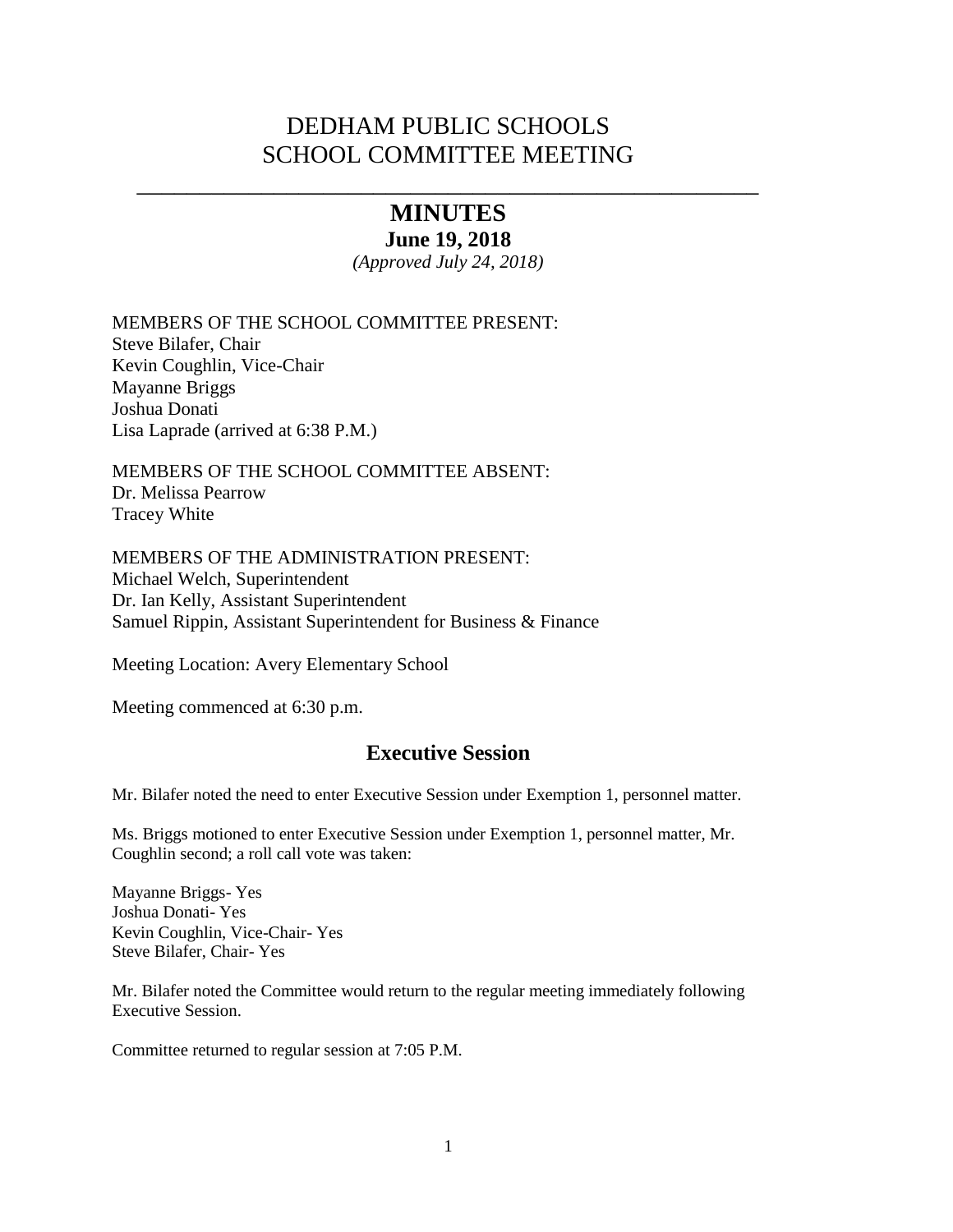## **Student Update**

DHS Graduate Evan Landry and Junior Abigail Jiminian updated the Committee on happenings and events occurring throughout the Dedham Public Schools. The Committee thanked Evan and Abby for their participation at the School Committee meetings this year.

## **Recognitions**

The Committee recognized students from the Avery Elementary School and the Riverdale Elementary School who scored impressive grades on the New England Math League assessment and those students who participated in the Math Olympiad program. Math Consultant Nancy Clement, Principal Clare Sullivan and Principal Ed Paris presented certificates to the students in attendance.

Supt. Welch recognized Jerry Lavoie, recently retired Executive Vice President and Chief Operating Officer of Dedham Savings, for his many years of support to the students in the Dedham Public Schools. Supt. Welch presented Mr. Lavoie with a plaque to thank him and Dedham Savings for the many generous donations over the years.

Superintendent Welch recognized the following retirees (in attendance) from the Dedham Public Schools during the 2017-2018 school year:

Joan M. Campagna, Oakdale Elementary School Paraprofessional Elizabeth (Beth) Sawyer, High School English Department Chair Cheryl Warshofsky, ECEC Childcare Paraprofessional

Other retirees (not in attendance) recognized were:

Marybeth Catinella, High School Secretary Rhonda Coates, Middle School Physical Education and Health Teacher James Gately, ECEC Custodian Karen Maregni, Avery Grade 3 teacher Tom Rogers, Avery Custodian Ron Sudmyer, High School Interim Vice-Principal

## **Superintendent's Update**

Supt. Welch acknowledged the Dedham High School Varsity Baseball team which is playing this evening in the MIAA Massachusetts Division 3 Semi-Finals against Austin Prep at Fraser Field in Lynn, MA. The team was crowned Division 3 South Sectional Champions after defeating Yarmouth last Saturday.

A small number of districts chose to dismiss students early or cancel school altogether yesterday due to some predictions of very hot and humid weather. Supt. Welch spent about three hours yesterday visiting schools to spend time in the hottest classrooms so he could better understand how students and teachers were able to handle the very warm conditions. Most schools took it easy and provided plenty of water and made ample use of cool areas.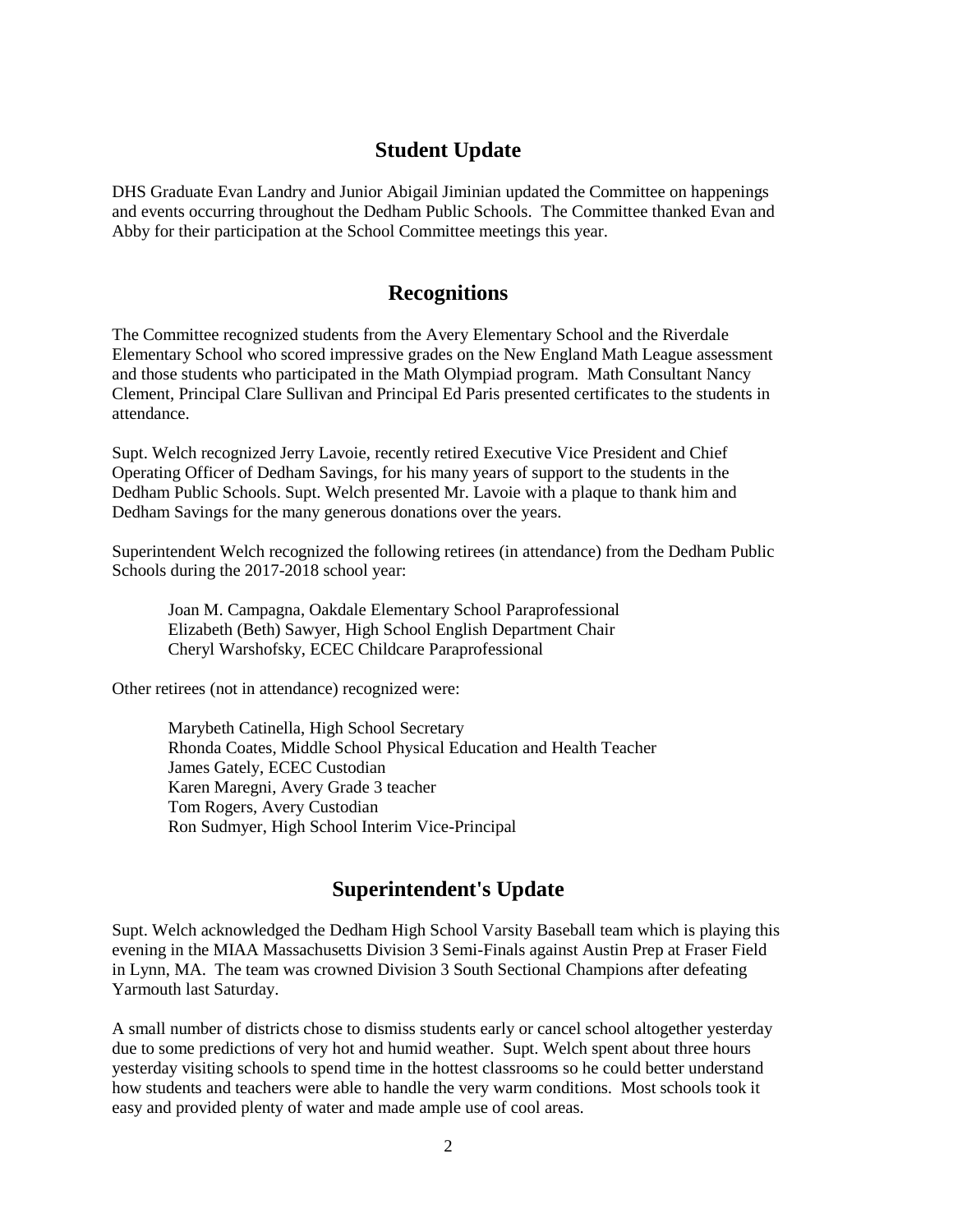Supt. Welch announced the appointment of Dedham High School's next Assistant Principal, Peter Cavanaugh. He was the top choice from over forty applicants. Mr. Cavanaugh will attend a future School Committee meeting for a more formal introduction.

On June 12 Supt. Welch attended the annual Junior Book Awards and Recognitions at Dedham High School. Principal Forrest and Assistant Principal Kristy Yankee teamed with faculty and department chairs to recognize the fine academic work of many underclassmen.

Also on June 12 Dedham Middle School welcomed all the 5th graders from around the district for the annual "Step Up Day". Students took buses over to the middle school to hear from and get tours by the Grade 6 teachers and students as well as to have an opportunity to eat in the cafeteria.

June 13 through July 15, Dedham Middle School's 8th grade class took its 3rd annual trip to Washington, DC. The students were accompanied by Principal Hillman and faculty members Dan King, Dan Megan, Chris Nadeau, Sean Bowles, Sarah Ascenzo, Juliette Gutierrez, Hilary Carlson, Julie Fagone, Marie Rasmussen, and Bonnie O'Neill.

The new ECEC building is going up very quickly. On Monday the contractor completed the final (third) pouring of the concrete floor slab. All floors in the entire building are now complete.

### **Reports**

### Dedham Education Foundation – Update on Grants

DEF President Mark Reilly presented. Mr. Reilly thanked the School Committee for their support. The DEF is a non-profit organization with twenty- \five volunteers from the community who raise funds to support Dedham Public Schools' enrichment programs. They award around \$20,000 in grants annually. Mr. Reilly made special mention of Grant Committee members Monica DeWinter and Sandra Sicard (in attendance). He was here to update the Committee on two new grant programs. The first is the Nancy Bradley Memorial Fund. Ms. Bradley worked for the Dedham Public Schools for many years holding several positions including Foreign Language Department Chair. The grants given in her name will go toward innovative projects in world language and cultures. One of these funded projects is called "In Our Family – Portraits of All Kinds of Families". This exhibit, spearheaded by Elementary Art Teacher Bridget O'Leary and Riverdale Elementary Teacher Colleen Fitzgerald, is intended to teach students about inclusiveness. The second grant is to promote STEM opportunities. Funds for this will go toward Dedham Middle School Teachers Sean Bowles and Margaret Pohlman's Weather Watchers program as well as social emotional learning programs under the direction of Director of Counseling Services Ashley Dubé.

The Committee thanked Mr. Reilly and the DEF for its support and efforts and specifically to funding grants with programs that enhance the curriculum and align with district goals and the strategic plan.

Mr. Bilafer thanked Mike Podolski who just stepped down as Treasurer of the DEF after almost twenty years of service.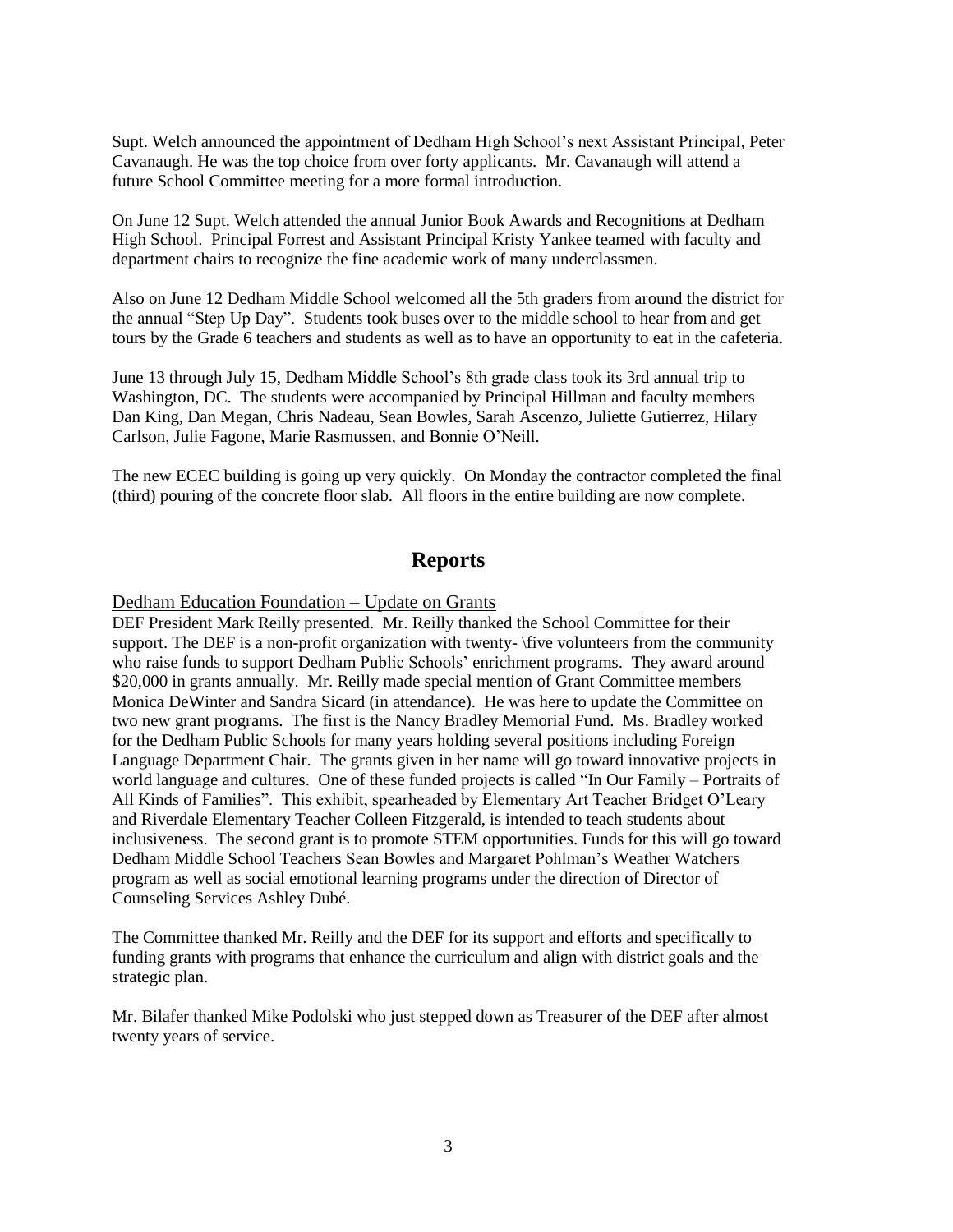### DPS Fees Update

Superintendent Michael J. Welch presented. The presentation will be available on the Dedham Public Schools website. Supt. Welch began his presentation by thanking the Committee for reducing school fees for Dedham families. The Presentation included a history of fees charged and collected between FY13 and FY18. Supt. Welch focused his presentation on the reduction of fees this year including full day kindergarten which is now free; athletic fees which are down to \$75 per sport with a family cap of \$300; Advanced Placement exam fees which are down to \$50 for the first exam, \$25 for second, and free for three or more; and yellow school bus fees which are down to \$180 per student (equaling \$1 per day.) It is Supt. Welch's intent to keep reducing fees as much as the budget can handle.

Ms. Laprade asked if Mr. Rippin if he expected to see an increase in bus usage now that the fee is being reduced and if the reduction in fees has been advertised. Mr. Rippin stated he expected ridership to remain the same. He has added a tenth bus to the Avery route which will allow for a little extra capacity if necessary. He stated that there is a notice to the reduction of fees at the top of the bus application as well as a notification on the Unipay link.

Mr. Bilafer reassured the community that the reduction in fees did not mean a reduction in service. The fees are just being absorbed into the budget.

### District Restructure Progress Update

Asst. Superintendent Ian Kelly presented. Dr. Kelly explained that three members from the Oakdale Elementary School were present to give firsthand accounts of the end of the year restructure process as well as expectations for next school year. He introduced Principal Holli Caulfield, Instructional Coach Nina Mancinelli, and Interventionist Andrea Larson from the Oakdale Elementary School.

Principal Caulfield expressed her support of the restructure and the positive impact it has had on the curriculum. She meets weekly with the instructional coaches to discuss initiatives and student progress. Each grade level meets for common planning time and to discuss best practices. Lab classrooms have been put in place for support as well as a workshop model. For next year, Ms. Caulfield has completed Oakdale School's schedule (which includes intervention blocks) as well as the specialist schedule. She stated she still had some work to do on common planning times. She thanked First Grade Teacher Doreen Ward for coming to tonight's meeting.

Ms. Mancinelli talked about her eleven coaching cycles, facilitating Level 1 Fundations and collaborating with teachers. She thanked the Office of Curriculum for the Professional Development this year as well as Curriculum Coordinators Linda Kobierski and Heather Smith. She also thanked fellow Instructional Coach Kristen Cannon who was in attendance this evening.

Ms. Larson explained how students progressed through the LLI (Leveled Literacy Intervention) in Grades 1 through 3.

Ms. Briggs asked how the Committee could support them further. Both women felt supported by the administration.

Ms. Laprade expressed her pleasure in hearing about common planning time, interventions and the use of Panorama data.

Mr. Donati inquired into what a realistic next step might be. Ms. Caulfield would like to see writers' workshop in all the classrooms.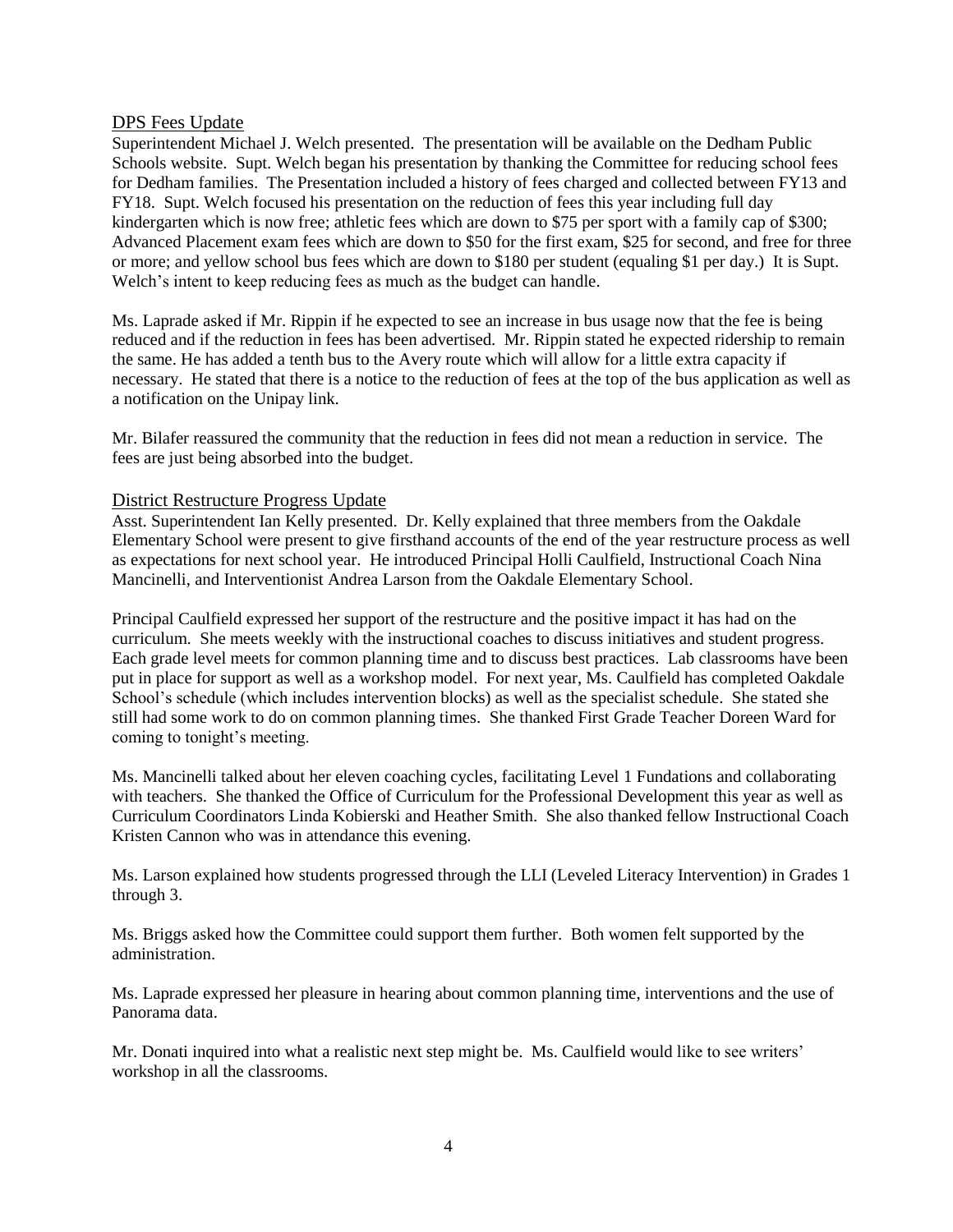Mr. Donati asked what could be done better. Ms. Mancinelli said this year was filled with a lot of professional development. She is looking forward to being in the classroom more next year and having a more consistent schedule.

Ms. Caulfield commended her staff. The restructure came with a large learning curve and the teachers have been dedicated to the model.

Dr. Kelly thanked Dr. Linda Kobierski and Dr. Heather Smith for all of their dedication and hard work on the curriculum.

### Elementary Report Card Update

Asst. Superintendent Kelly presented. Dr. Kelly explained that the current report card does not align with the updates to the curriculum and needs significant changes. He has collected report cards from other districts for comparisons. Dr. Kobierski and Dr. Smith have been working on ways to align the report card to the curriculum and making the information more relevant for parents. Dr. Kelly has sent out a survey to elementary staff for feedback. He feels the process will be staggered, monitoring and adjusting one element at time. Dr. Kelly is hoping to have an adjusted report card by December.

Ms. Laprade would like to see the report card be a more useful tool for parents to use during conferences.

Ms. Briggs suggested using the PTO as resources to help parents better understand report cards.

Supt. Welch mentioned that he will be presenting at each open house night occurring this fall.

## **Old/New Business**

Discussion and Vote on Elementary and Secondary School Improvement Plans No further discussion occurred.

Ms. Briggs motioned to accept the Elementary and Secondary School Improvement Plans for 2018-2020 as presented, Ms. Laprade second; the Committee voted 5-0 in favor.

### Update to Communications Planning

Mr. Rippin noted he is creating an RFP to go out to bid in order to hire a consultant to help devise a plan to restructure the Dedham Public Schools communication process.

Mr. Bilafer noted he would like to a subset of members look over the proposals.

Discussion and Vote on the Release of Executive Session Minutes Mr. Bilafer noted the Committee had not had a chance to review the Executive Session minutes. The Committee will reconvene in Executive Session after the regular meeting.

### Discussion on Summer Meetings Calendar

Mr. Bilafer mentioned he would like to have one meeting over the summer as well as a one night retreat. He asked the Committee to send him any dates they were not available and he will try to propose a time that work for everyone's schedule.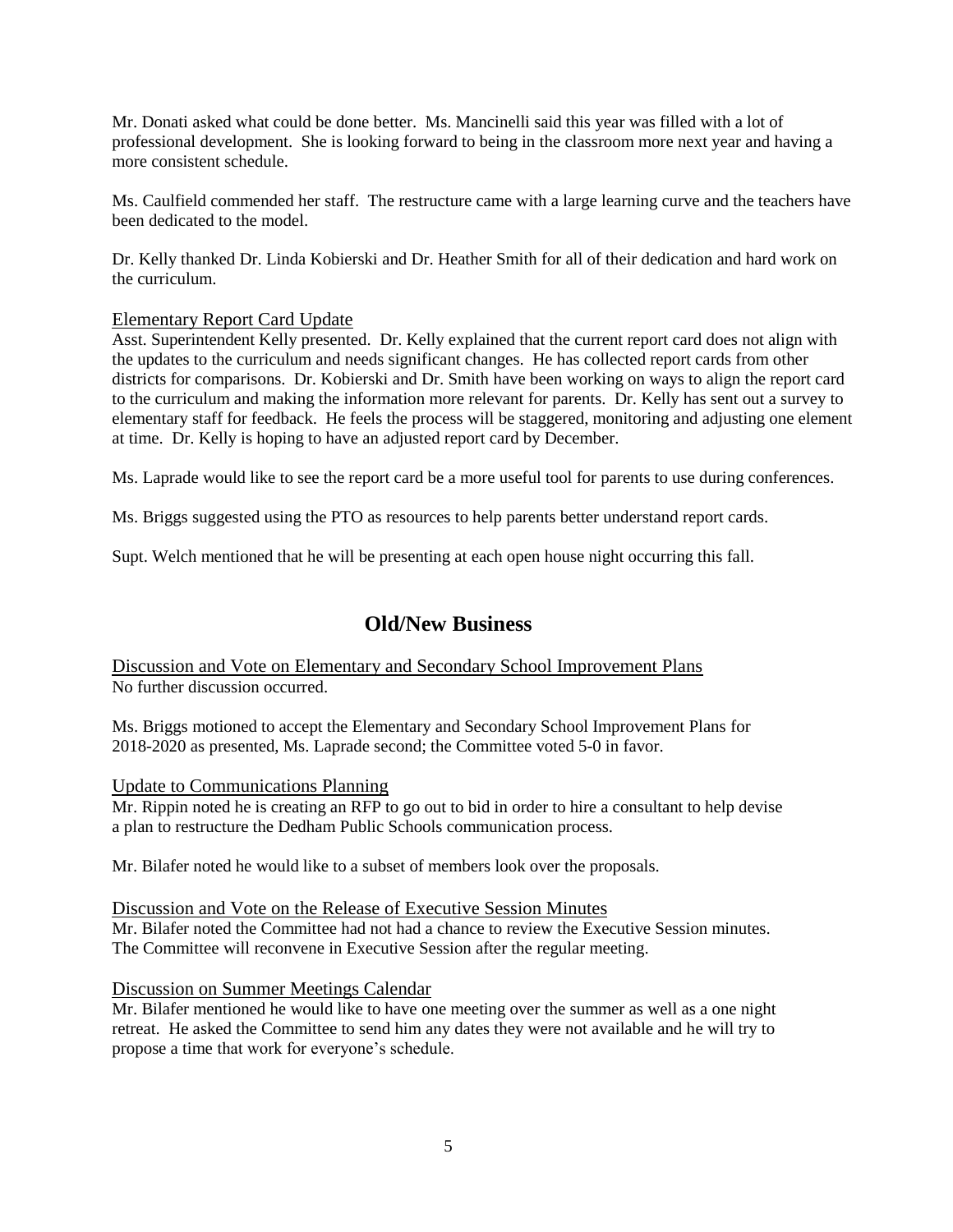## **Subcommittee Reports & Updates**

**Policy** No new items to report.

Budget No new items to report.

### Equity and Inclusion Task Force

Mr. Donati stated the last meeting for this school year was Wednesday, June 13. The group discussed plans for next year as well as ideas about what can be done to increase participation from the community.

#### Negotiations

Mr. Bilafer stated that there was a Union A negotiation meeting today and another on June 26. Meetings will then resume in the fall. He also noted a tentative agreement had been reached with the custodians' union.

SBRC No new items to report.

### **Minutes**

Ms. Briggs motioned to approve the minutes of June 6, 2018 as presented, Ms. Laprade second; the Committee voted 5-0 in favor.

### **Donations**

Ms. Laprade motioned to accept with grateful appreciation two donations,\$1,000 each, totaling \$2,000 from the Flag Day Committee to the Dedham Public Schools band program, for the participation of the DHS and DMS marching bands in the June 14 parade; Mr. Donati second; the Committee voted 5-0 in favor.

### **Public Comment**

Tammy Boecher, parent of a Grade 7 and Grade 10 student, was speaking this evening to support the Performing Arts programs in the Dedham Public Schools. She has heard discussions around town regarding changes to the programs. She voiced her support of Mr. Bolduc, Mr. Daniels, Mr. Taylor, Mr. Haywood and Mr. Nadeau. She encouraged the Committee to continue to support Fine Arts educators and programs. She also encouraged families to take advantage of these programs.

Karol Kolostow, Dedham resident, spoke this evening about bullying issues she has heard about at the Middle School. She asked the Committee what parents are supposed to do when they feel their child is being bullied. She stated that she helps parents advocate for themselves.